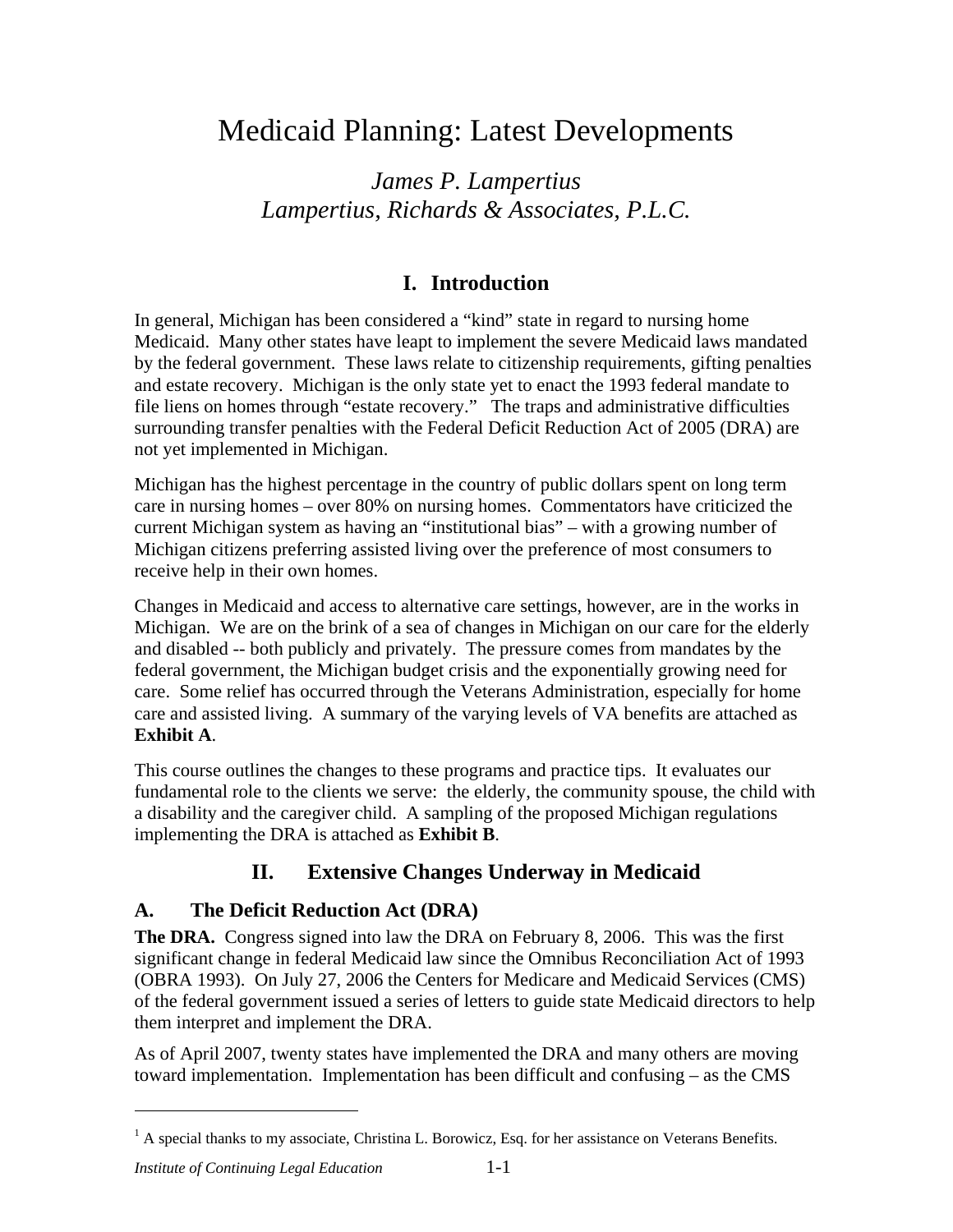guidelines offer little direction and few details. Commentators criticize the guidelines as merely reciting the statutory language leaving implementation by state agencies uncertain. One Court has recently called Medicaid a "serbonian bog."<sup>2</sup> This applies especially to the changes under the DRA, as there are plenty of punishing traps for the unwary in which applicants can sink and find it difficult to get out.

Michigan has decided to implement the DRA in two sequential steps:

**1. The FIRST STEP is effective April 1, 2007 in Michigan.** This step addresses the following requirements:

• **Citizenship and Identity Verification.** Under the DRA, all states were to verify citizenship and identity for Medicaid recipients and applicants as of July 1, 2006. Michigan delayed implementation of this requirement due to efforts to limit inappropriate denials and terminations of benefits experienced in other states. Fortunately, Michigan DHS has designed methods to eliminate this hardship for most Michigan residents. DHS will run electronic cross checks with vital records to determine if applicants and recipients were born in Michigan.

*Practice tip:* Most of our clients were born in Michigan and will be protected from the hardship of proving citizenship. The Department of Community Health (DCH) estimates that 60-70 percent of Medicaid applicants and recipients were born in Michigan and will be protected in this way.<sup>3</sup> *The main problem will be for our elderly residents who were born out of state and do not have their birth certificate or a passport. Eligibility will be delayed until this verification can be produced.*

• **Elimination of Retroactive Funeral Planning.** Michigan no longer allows a Medicaid applicant to shelter assets retroactively in a funeral plan. Previously, a Medicaid applicant (or recipient) who had excess assets could place those assets in an irrevocable funeral plan and still obtain eligibility retroactively as much as 90 days.

*Practice tip*: This is a real loss in the ability to clean up an excess asset in prior months. Clients cannot sit on the discovery of an excess asset – such as an inheritance check or award check from Social Security for back benefits. They will now need to spend down or shelter the asset in the month of receipt.

*Practice tip*: Clients who weren't aware they were already asset eligible still have the ability to apply retroactive as far back as three months.

**Example:** This occurs most frequently in spousal situations where the nursing home admissions coordinator misrepresents to the community spouse that they alone would "assist" her in obtaining Medicaid for her husband. Instead, in blind trust, she continues to spend down assets she otherwise would have kept. Retroactive applications allow us to reach back

 $\overline{a}$ 

<sup>2</sup> *Hutchings v. Roling*, Nos. ED 85999 and ED 86019 (Mo. Ct. App. April 4, 2006).

<sup>&</sup>lt;sup>3</sup> Michigan Poverty Law Program News Release, Issue 33, Spring 2007, www.mplp.org.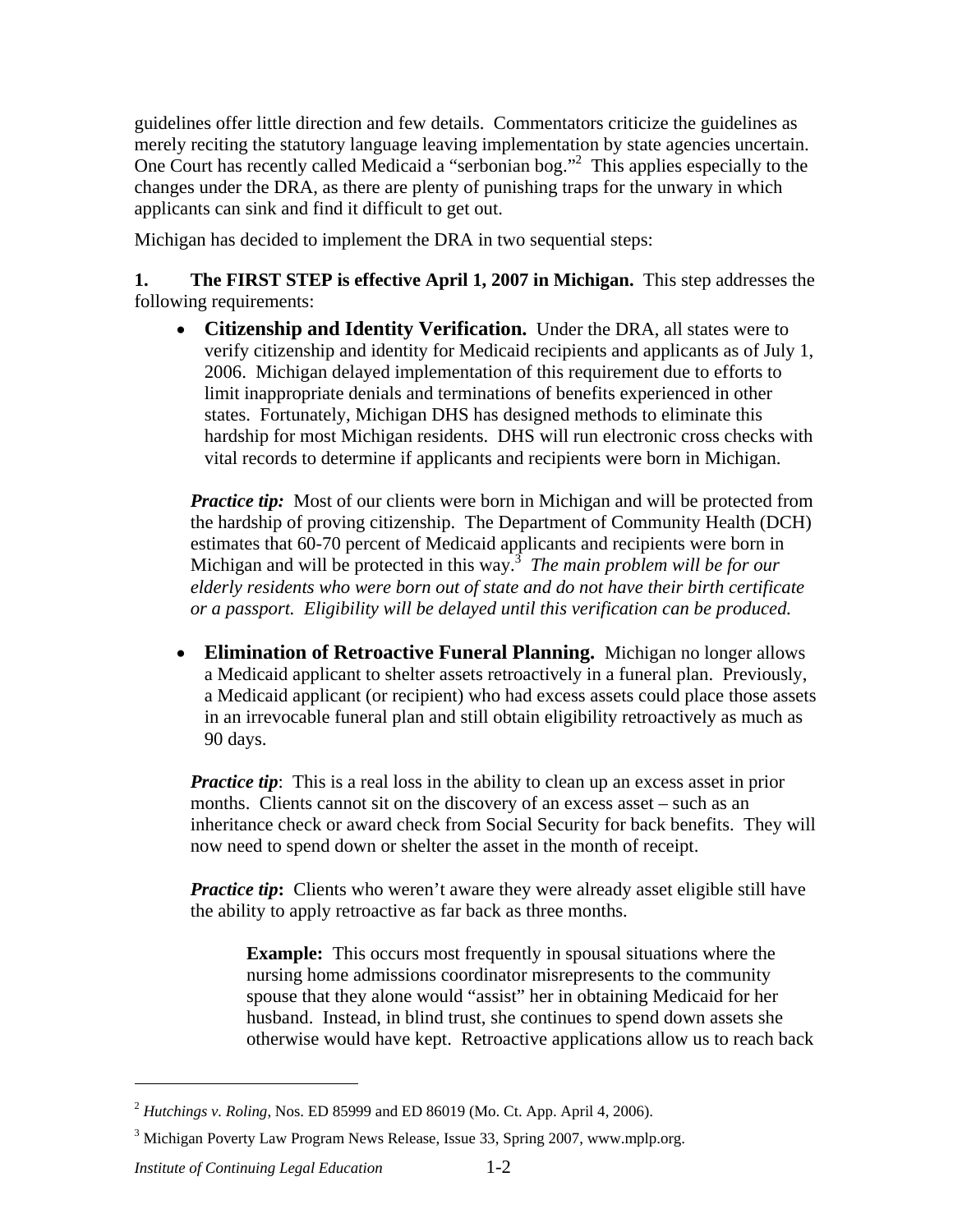and save as much as \$18,000 for the community spouse, which she unnecessarily paid to the nursing home.

*Practice tip:* Irrevocable funeral contracts and burial planning remain a viable way to shelter excess assets, but this must be done before or during the month of eligibility. This is often the last step in a spend-down as the money is locked.

• **Elimination of Rental Property Exemption.** The practice of using incomeproducing rental property to exempt real estate is eliminated (with the exception of real estate with an equity value of \$6,000 or less).

*Legal effect:* This most affects sheltering the family cottage and traditional rental properties.

*Example:* In the past, the children could rent the family cottage from mom and dad to protect it. As long the rental income cleared more than 6% of the equity value in the property after expenses, it was exempt. Now other types of ownership arrangements will have to be considered, as discussed below.

**2. The SECOND STEP (more serious) is projected to be effective July 1, 2007 in Michigan.** This step addresses the following issues, especially divestment (or transfer) rules:

• **Look-Back Period Extended to Five Years, §6011(A) of the DRA.** The "look-back" period (the period during which asset transfers must be reported) will be extended from three years (36 months) to five years (60 months) from the date of application. Following CMS guidance several states have opted to phasein the look-back period first in February 2009 over a two-year period. One month will be added to the 36-month look-back each month beginning February 2009. Other states are applying the 60-month look-back period immediately. As of this writing, it is not yet clear which approach Michigan will take.

*Practice Tip:* Clients need to be warned about the five-year look-back and to keep bank records when they have made gifts. Bank microfiche record requests can run as much as \$5.00 a statement.

*Practice Tip:* Clients need to know the divestment rules continue to trap indirect gifts as adding or removing a name from an asset (as adding a child's name to real estate) or selling something for less than fair market value – not just direct gifts of cash or stock.

**Legal Effect:** Gifting to protect assets will most likely occur sooner by seniors in lump sums, rather than over protected periods of time. Such gifting, however, is more risky, as it exposes the property to greater dangers of loss over a longer period of time. Children receiving such gifts need to be self-sufficient, stable and honorable. Some elder law attorneys regularly use "gift trusts" to hold and protect the asset against such losses. Outside of Michigan, State Medicaid programs have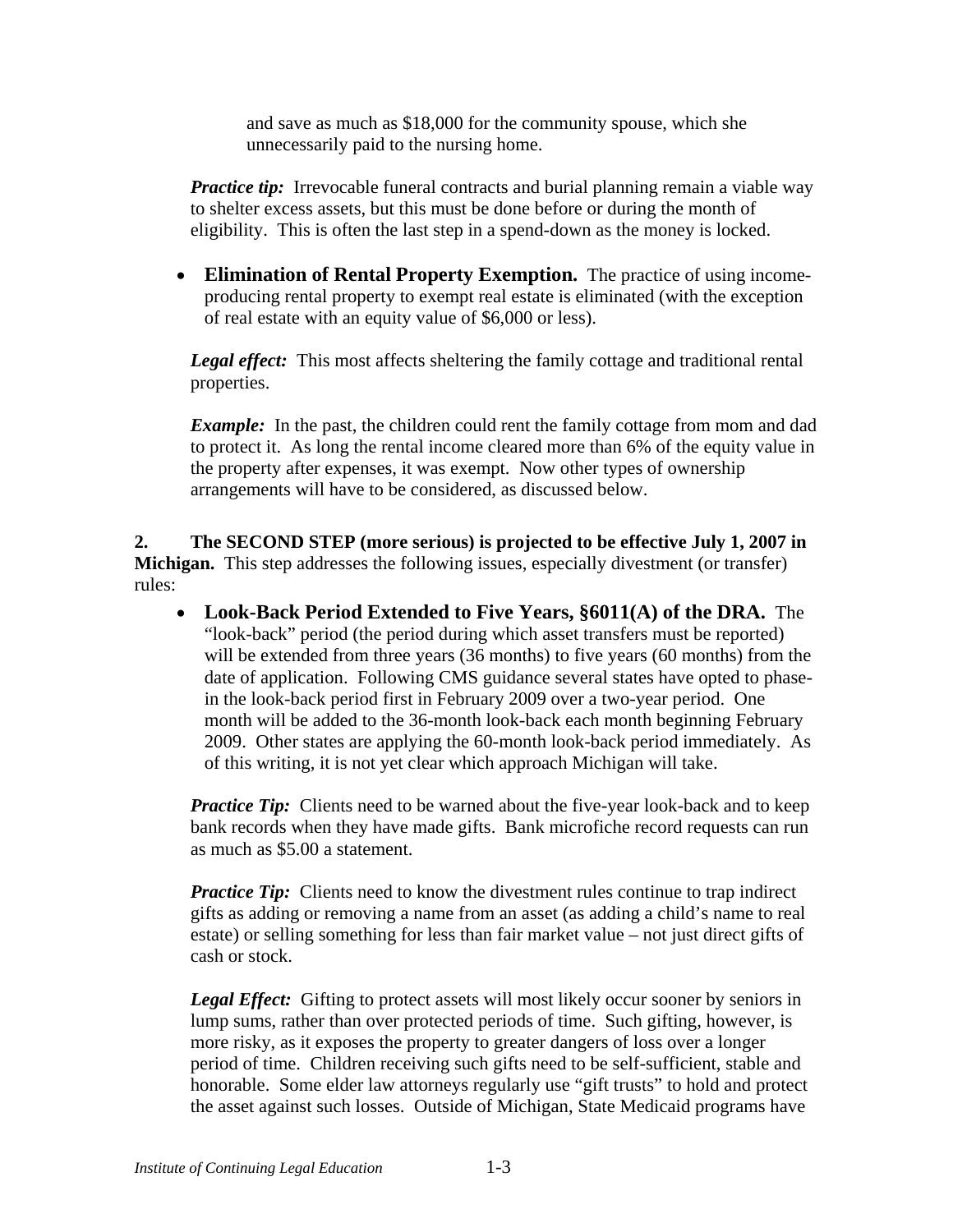successfully attached written side agreements to hold the assets for the benefit of the parent.

*Practice Tip:* Safer transfer strategies remain available for families undergoing caregiving arrangements or for families of a child with special needs, which generally strengthen the overall care situation. These situations continue to have special exemptions from divestment penalties for payments or gifts of the house, as detailed below.

• **Commencement Date of Penalty Period, §6011(B).** The commencement date of the penalty period (called "period of ineligibility") is changed for gifts made on or after February 8, 2006. The pre-DRA law began the penalty period when the gift was made. Under the DRA, the penalty period does not start until the elder is in the nursing home, applies for Medicaid and can show she is eligible for Medicaid (meaning she is out funds).

Legal effect: This forces the return of gifted funds. If those gifted funds are lost or unavailable, the result can be catastrophic. If the elder can't pay and the nursing home has no source for reimbursement, severe hardship can occur.

*Practice Tip:* Elders who have made gifts need to be warned that the penalty period is entirely different, forcing a return of the asset for any transfers within 5 years of a nursing home admission and application for Medicaid. Gifts spent by a family member on education or their home may jeopardize the parent's eligibility if they cannot be returned. Relatives refusing to return a gift or remove their name will cause a jam.

- **Partial month penalties on gifts started, §6016(A).** Penalty periods are determined by taking the gift amount and dividing it by the average cost of nursing home care in Michigan, currently, \$5,938.
	- 1. **Prior to the DRA**: fractions have been "rounded down." A \$10,000 gift calculated as a 1.9 month penalty, resulting in a penalty of only 1 month.
	- 2. **After the DRA**: fractions are no longer rounded down. A \$10,000 gift will result in a penalty of 1 month and 28 days in a 31 day month.

*Legal Effect:* With the DRA the penalties are extended further and smaller gifts are now captured. There is no "holiday" or birthday exception. Practically, this rule will be difficult to enforce. Seniors and their family members have a hard enough time understanding current divestment penalties – let alone the absurdity of penalizing even small gifts. Administering partial month penalties will be very difficult.

• **Hardship exception expanded in light of the severe penalties, §6011(D).** In light of the hardships from the new divestment rules, Congress offered states "considerable flexibility" in determining the circumstances for relief from the divestment penalties due to "undue hardship." The CMS guidance requires a showing of "efforts to recover" transferred assets and a "deprivation of a life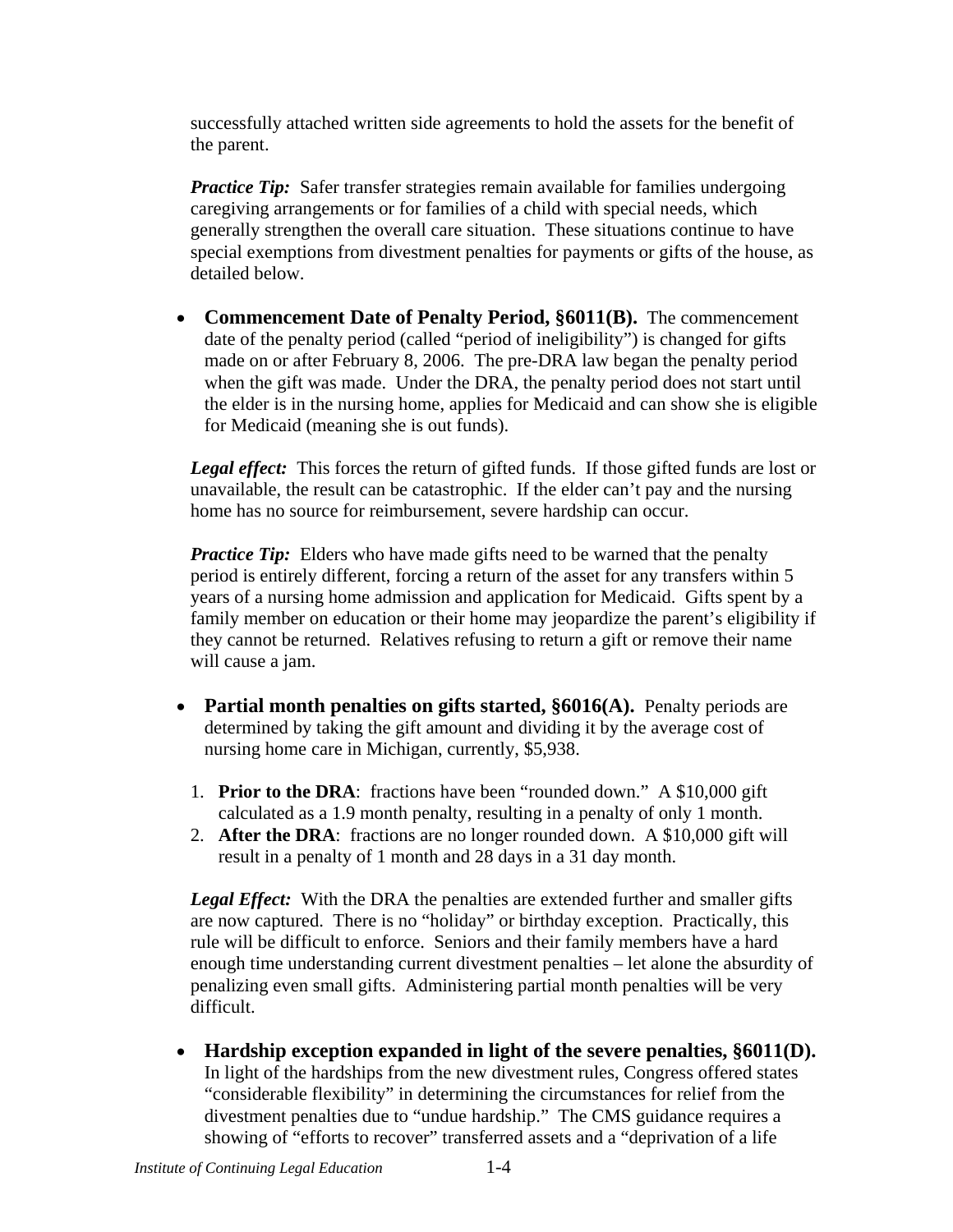necessity". During the "pendency" of a hardship request, the DRA provides for a "bed-hold" payment. The "pendency" period, however, is unclear under the CMS guidelines.

*Effect:* We have yet to see how states, including Michigan, implement this standard – and the litigation involved with the ambiguity. Ohio had a very difficult time implementing the DRA as it at one point required the applicant for "under hardship" to file a civil lawsuit to recover the asset. Altogether, the exception offers little consolation to the chilling effects of the transfer rules.

*Practice Tip:* Since 1993, when divestment penalties began, there has been an exception to penalties when proof existed that the transfer was "for another purpose". As more gifts will be caught in the system with more severe penalties, the "other purpose" exception and the "hardship" exception are likely to be utilized more successfully and more often.

• **Caps placed on the exempt residence, §6014.** Prior to the DRA, a homestead of any value was exempt and not counted in determining eligibility. The DRA will not exempt the homestead insofar as the equity value of the homestead exceeds \$500,000. Some states have chosen to increase this cap up to \$750,000. This is the first time Michigan rules will have placed a limit on the value of an exempt homestead.

*Effect:* Minimal. Few persons needing Medicaid in Michigan have a residence with equity over \$500,000. Many of those clients can work out alternative arrangements to Medicaid.

*Practice Tip:* In situations where alternative arrangements to Medicaid cannot be worked out, consider an equity line of a reverse mortgage to reduce the equity value. This is possible when there is still a title owner in the residence as a Community Spouse.

• **Medicaid Annuity benefits are restricted, §6012.** The abusive use (and sale) of otherwise legitimate Medicaid annuities has provoked much attention by Congress and even various state Attorney Generals and Insurance Commissioners. The abuse came from "balloon" annuities meant only as an inheritance preservation device, which paid very little to the nursing home resident and a large balloon payment to the heirs. This "betting" on the short death of the nursing home resident has twisted the original intent of Congress to protect seniors who had 'annuitized' an asset into a fixed monthly income stream for themselves. The legitimate purpose of the Medicaid annuity remains especially viable for a spouse at home who annuitizes assets otherwise lost to nursing home care to preserve an income stream for herself. Congress' original purpose has also been served when a disabled and/or minor child receives the benefits.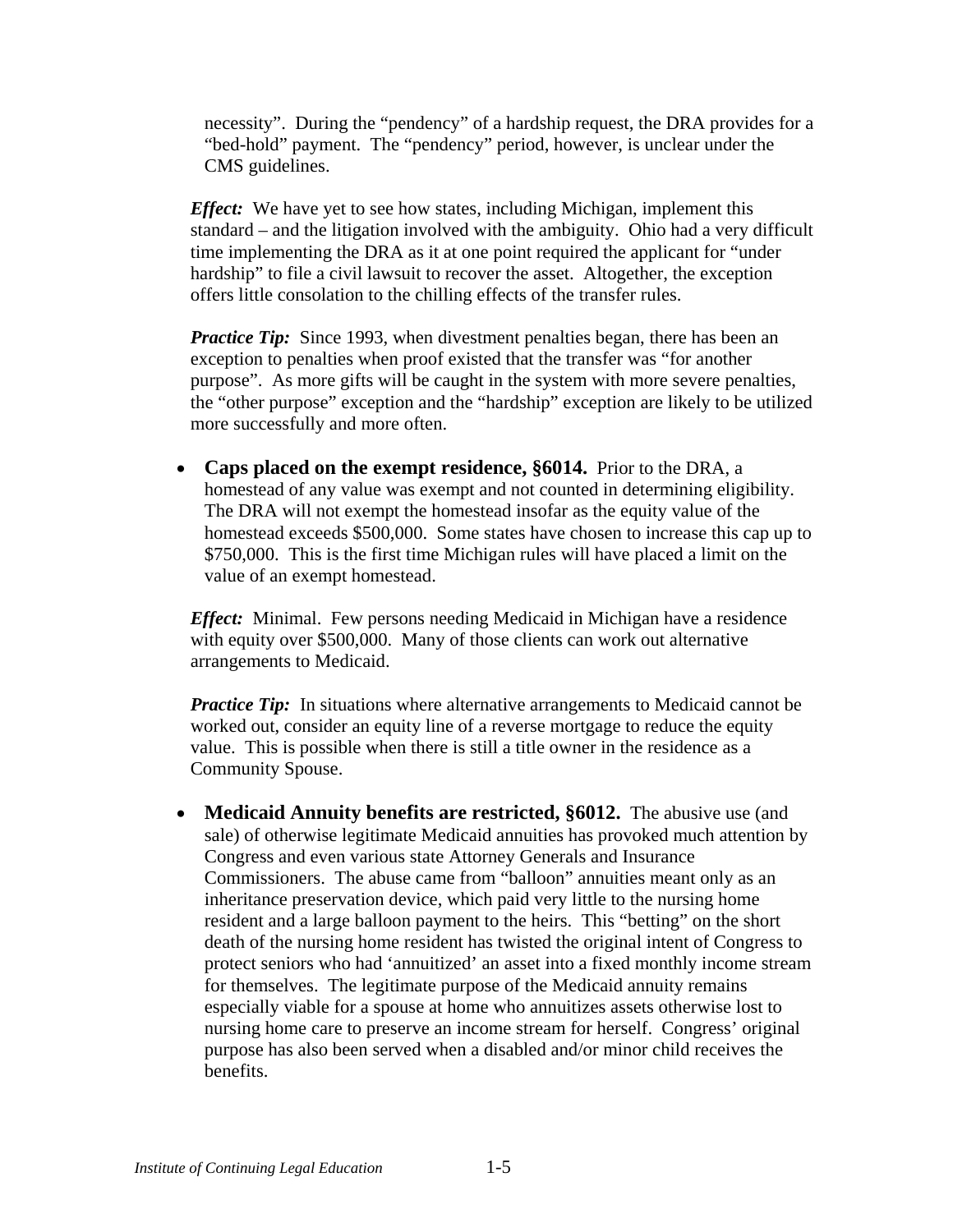### *Background History to Annuities***:**

- 1. **No allowance of Medicaid Annuities prior to 1996.** Michigan had a threeyear "waiver" from the allowance of any irrevocable annuity from the OBRA- '93 rules exempting certain annuities. Sheltering assets in any irrevocable annuity at that time was subject to divestment penalties and scrutinized under a five-year look-back. In 1996 the waiver expired and Michigan changed its regulations to allow for an irrevocable annuity which complied with OBRA 1993 regulations. Specifically, the annuity must be:
- Irrevocable meaning you can't change the beneficiary to someone else;
- Payable to the nursing home resident (if single) or the community spouse (if married);
- For a term certain meaning you can't surrender or "commute" the policy any earlier than its term; and
- With payments ending before the life expectancy of the annuitant meaning it was meant only as a pension-like income stream for the nursing home resident or spouse – not the children.

### *Practice Tip:*

Anything else in the annuity contract causes the annuity to be considered "divestment." Riders have been necessary to override otherwise offensive fineprint terms in standard contracts.

- 2. **Michigan Insurance Commissioner cracks down on balloon annuities and inappropriate representations about annuities in October 2002.** Annuity sales under the guise of "Medicaid planning" alone occurred. Certain financial seminars preyed upon seniors' fear of nursing home spend-downs and touted "Medicaid-friendly" annuities. Some practitioners regularly planned "balloon" annuities or annuities which only paid annually. The Michigan Insurance Commissioner issued a bulletin about curbing inappropriate sales of such balloon annuities and annuities with manipulative payments. In addition, the bulletin meant to stop misrepresentations about "Medicaid-friendly" annuities.
- 3. **The DRA removes use of annuities on the life of a single nursing home resident, but preserves annuities benefiting a community spouse or minor and/or disabled child.** Congress, however, preserved its original intent in continuing to allow annuities which protect an income stream for the elderly spouse at home and/or minor child or child with a disability. This has traditionally worked quite well for the elderly community spouse at home to supplement her income and obtain Medicaid quicker by annuitizing otherwise countable assets.

Specifically, the DRA adds new restrictions with Medicaid annuities as follows:

• The state Medicaid program must be named as the primary beneficiary, unless there is a community spouse and/or a minor or disabled child.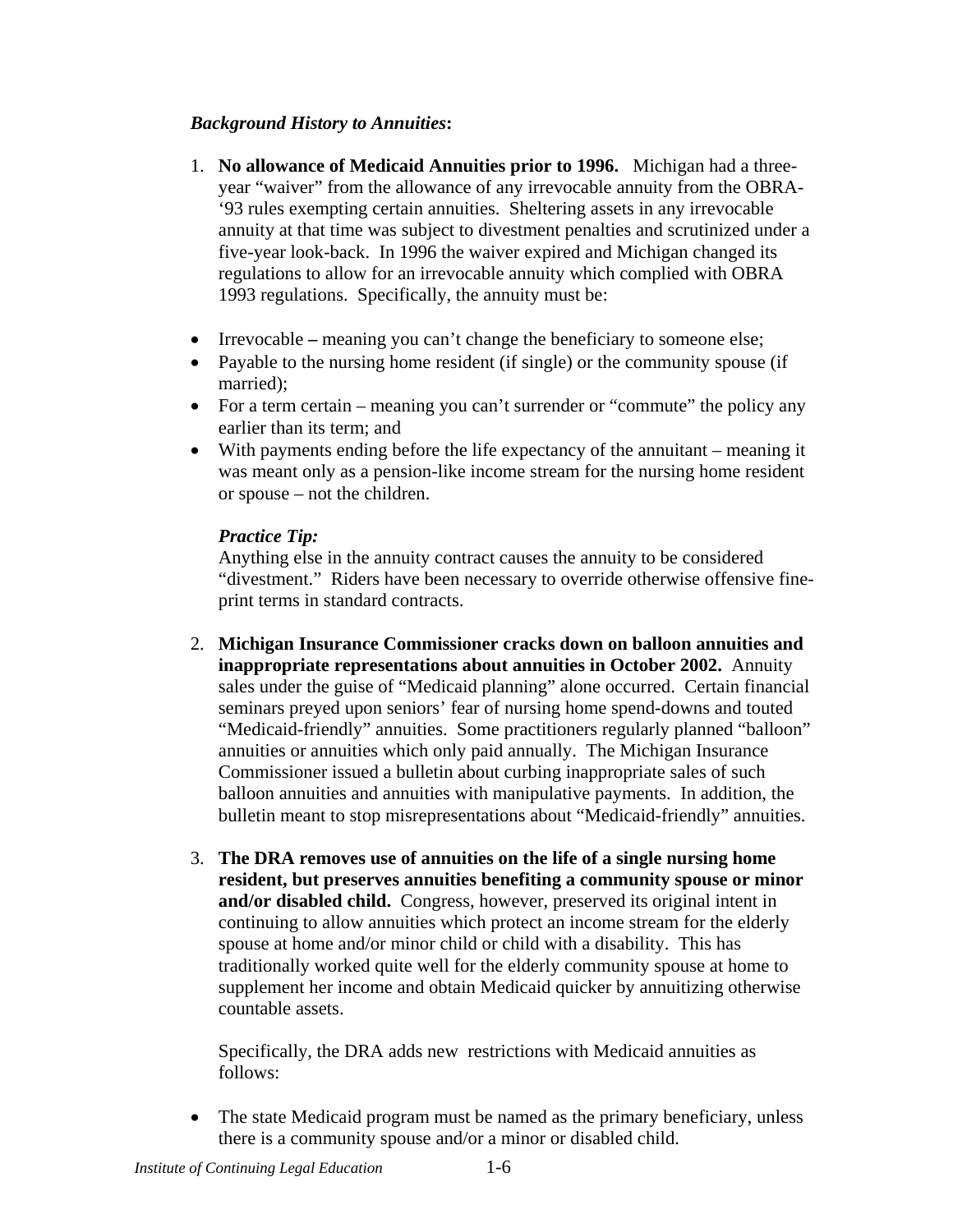- When there is a community spouse and/or a minor or disabled child, the state must be named as secondary beneficiary (no longer the healthy adult children).
- New disclosure requirements about annuities exist for both initial applications and annual applications for recertification of any interest the applicant or community spouse has in an annuity.
- This simple change made it impossible for otherwise healthy adult children to benefit -- removing any incentive for the abusive type of Medicaid annuities designed solely to preserve inheritances.

Confusion existed on the original terminology with the DRA, using the word "annuitant" in referring to the nursing home spouse, when in fact the annuitant could be the community spouse. A recent amendment by Congress distinguished "annuitant" by requiring that any benefits received by "the institutionalized spouse" must be paid to Medicaid.

• **Long Term Care Insurance Partnership rewards the self-insured and encourages purchase of LTC policies, §6021.** The DRA codified a test program which had been implemented in four states rewarding purchasers of long term care insurance with easier asset rules under Medicaid. Now 22 states have filed for approval of these plans. Michigan is likely to join the bandwagon. These plans offer a dollar-for-dollar credit toward the amount of countable assets that can be kept for the amount of medical assistance paid by long term care insurance. For example, \$100,000 of long term care insurance benefits allows an individual to keep \$100,000 more of otherwise countable assets. There is also an easing of the \$500,000 home equity limit to the extent long term care insurance pays.

*Effect***:** Long term care policies will be purchased more often and earlier by people as a standard insurance. Clients with any existing illnesses or diagnosis of dementia will be locked out of this benefit.

*Practice Tip:* Assist clients in reviewing the need for insurance and the stability of the insurers on an earlier basis. Help clients understand the complex options, costs and types of insurers. Many popular insurers such as CNA had to increase premium costs for existing contracts, whereas others such as MetLife, Genworth and John Hancock have decided not to raise premiums on their existing contacts.

• **Continuing Care Retirement Communities ("CCRCs"), §6015.** CCRCs may now require residents to use *all* their assets in the CCRC *without* a guarantee of lifetime care. The entrance fees and asset deposits at these facilities can be very expensive; facilities now can keep the funds without guaranteeing care. Prior to the DRA, it was illegal for a CCRC to require prepayment of care fees. The DRA allows CCRCs to require residents to spend down their declared resources before applying for medical assistance. The CCRC entrance fee is also considered an available resource under the DRA.

*Legal effect:* Contractual terms on refund of deposits will become even more tricky.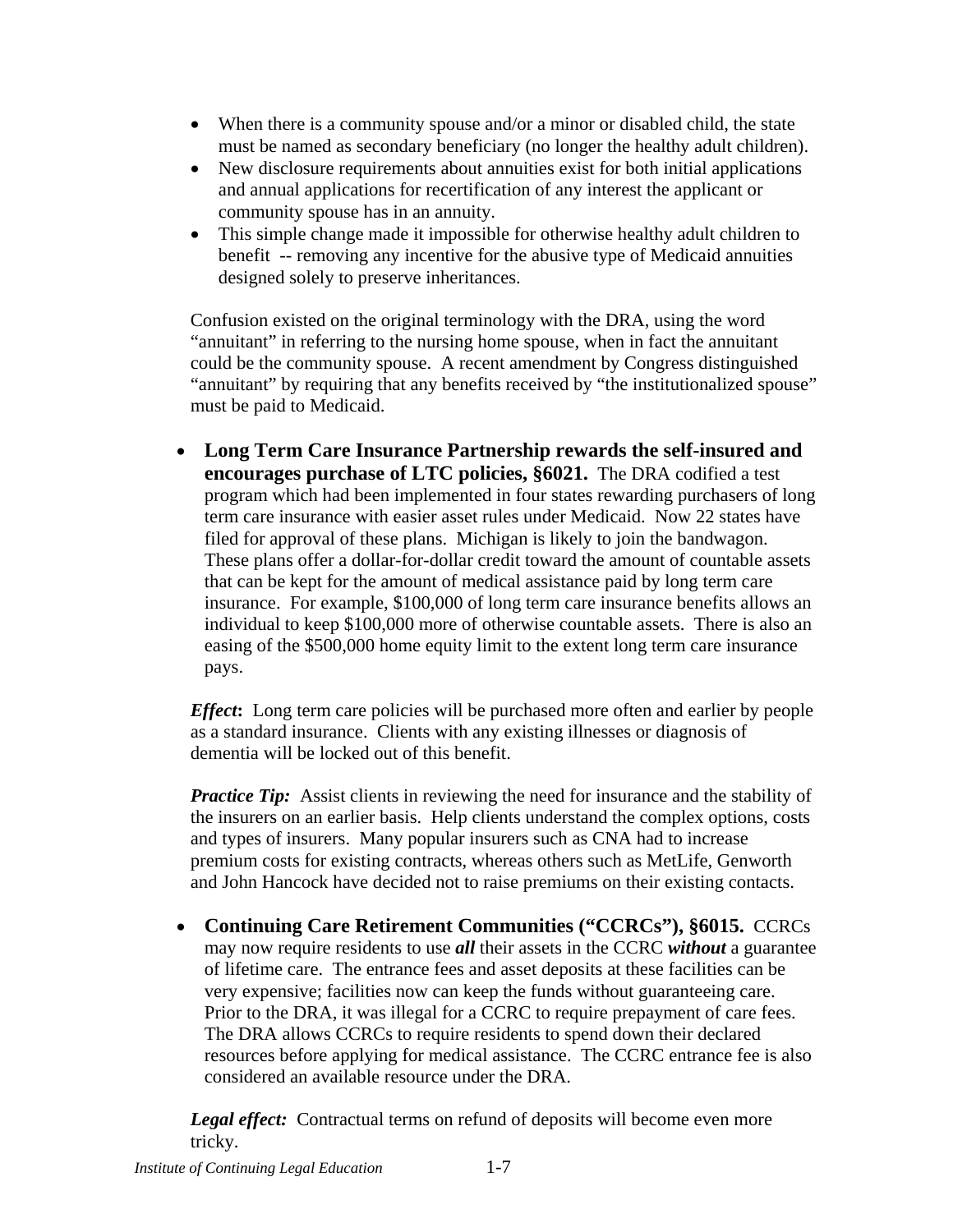*Practice Tip:* Scrutinize the CCRC contract for its deposit requirements. Consider the CCRC's ability to handle difficult care or behaviors – their real specialty is independent and assisted living, not usually dementia or specialized medical care.

• **Purchase of life estates are now divestment except for actual residency more than one year**. A common Medicaid planning technique outside of Michigan, in states where Medicaid would lien the home under "estate recovery," was to purchase a life estate in the home of a relative. This technique enabled the sheltering of the proceeds invested in the relative's home and the avoidance of "estate recovery" in states where they only lien probate assets. As there was nothing to probate upon the death of the life tenant, no lien by Medicaid could occur unless the program also could lien "non-probate" assets. Such programs are called "enhanced" estate recovery, discussed below.

This new rule under the DRA punishes this technique when the elderly person has never actually resided in the home. The DRA requires that the individual purchasing the life estate must have lived in the other individual's home for a period of at least one year after the date of the purchase. Otherwise, the purchase of the life estate will be treated as divestment.

*Practice tip*: Life estates in the relative's home will have particular benefit when the parent moves into the caregiver child's home for a period of at least two years. After two years of caregiving, the parent's name can be removed without divestment penalty or estate recovery.

• **Home and community based waiver services are encouraged.** The DRA authorizes states to include home and community-based services as an optional Medicaid benefit without having to apply for a "waiver" from the federal rules.

*Effect:* Numerous national and state studies consistently have illustrated these home and community programs to be the clear preference of elderly and disabled persons -- and more cost effective than nursing homes. The number of "slots" allocated for these services have been scarce or cut in the past with long waiting lists. However, we are likely to see an increase in funding, as discussed below.

• **Adjustments to the Community Spouse's Income Allowance are restricted.** Requires all states to apply the so-called "income-first" rule to community spouses who appeal for an increased resource allowance based on their need for more funds to be invested to meet their minimum income requirements. Their rule requires the income of the nursing home spouse to be factored into the income of the Community Spouse before allowing an increased allowance. Other states have not allowed the Community Spouse to keep more assets in light of the Community Spouse's income alone being lower than the minimum income requirements.

*Effect:* There is not an effect in Michigan as this rule has consistently been the law.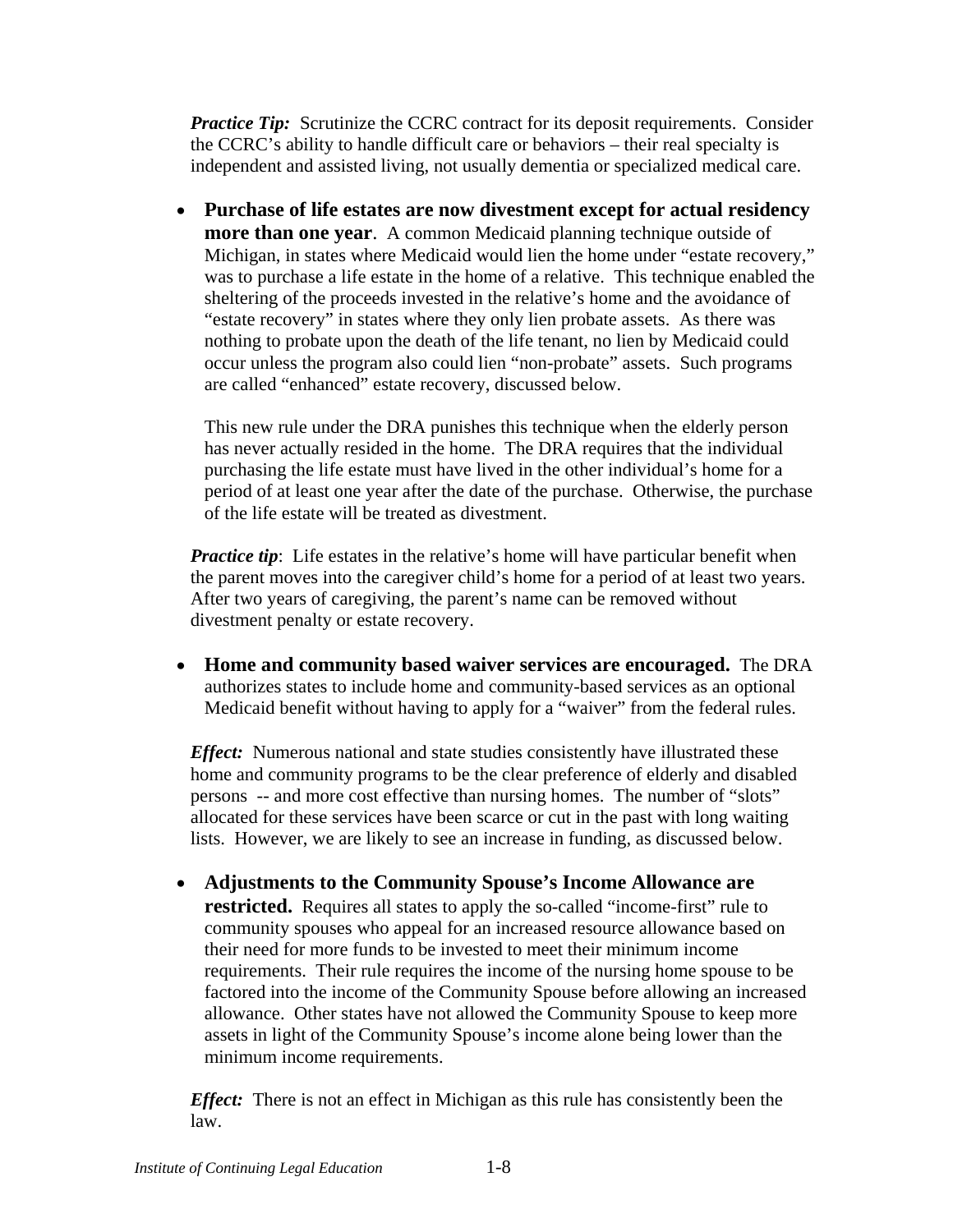## **B. Estate Recovery.**

**Michigan – the last holdout state and still counting.** All 49 other states have implemented some form of estate recovery program. Congress has mandated that states implement such programs since 1993. Without implementation of estate recovery, Michigan could technically lose its federal Medicaid funding, which is approximately \$4 billion annually.

Recognizing the unpopularity of such a program, for the longest time it was difficult to find a state legislator willing to sponsor the bill. Since March 27, 2007, as of this writing, Medicaid estate recovery bills have been pending in the Michigan House and Senate, but they have yet to enact it. **See Exhibit C** for copy of SB 374.

- **What is Estate Recovery?** Federal Medicaid law requires that a state must attempt to recover from Medicaid recipient's estates whatever benefits it paid for the recipient's care in a skilled nursing facility or other medical institution. Recovery does not apply to Medicaid benefits paid for home and communitybased services, or related hospital and prescription drug services. Recovery cannot begin until after the death of the recipient and his or her spouse, or as long as there is a child of the deceased who is under 21 years old or who is blind or disabled.
- **How does the recovery work?** States are required to recover funds from the Medicaid recipient's *probate* estate (property held in the recipient's name only). Each state can define by law what is included in a probate estate. States have the option of also seeking recovery against property in which the recipient had an interest but which passes outside of probate ("enhanced estate recovery"). This could include jointly held assets, assets in a living trust and life estates. Given the rules for Medicaid eligibility, the only property of substantial value that a Medicaid recipient is likely to own at death is his or her home. States that have not opted to broaden their estate recovery to include non-probate assets may not make a claim against the Medicaid recipient's home if it is not in his or her probate estate.

The current Michigan bill (SB 374) is the more aggressive, broad based program of "enhanced estate recovery," which can lien both probate and non-probate assets.

- **How does this affect the residence?** In addition to the right to recover from the estate of a Medicaid beneficiary, state Medicaid agencies would be able to place a lien on the residence owned by a Medicaid recipient during her life unless certain dependent relatives are living in the property. If the property is sold while the Medicaid beneficiary is living, not only will she cease to be eligible for Medicaid due to the cash she would net from the sale, she would also have to satisfy the lien by paying back the state for its coverage of her care to date.
- **Who is exempt from this lien on the residence?** Exceptions to the lien against the residence are cases where a spouse, a disabled or blind child, a child under age 21 or a sibling with equity interest in the property is living in the home.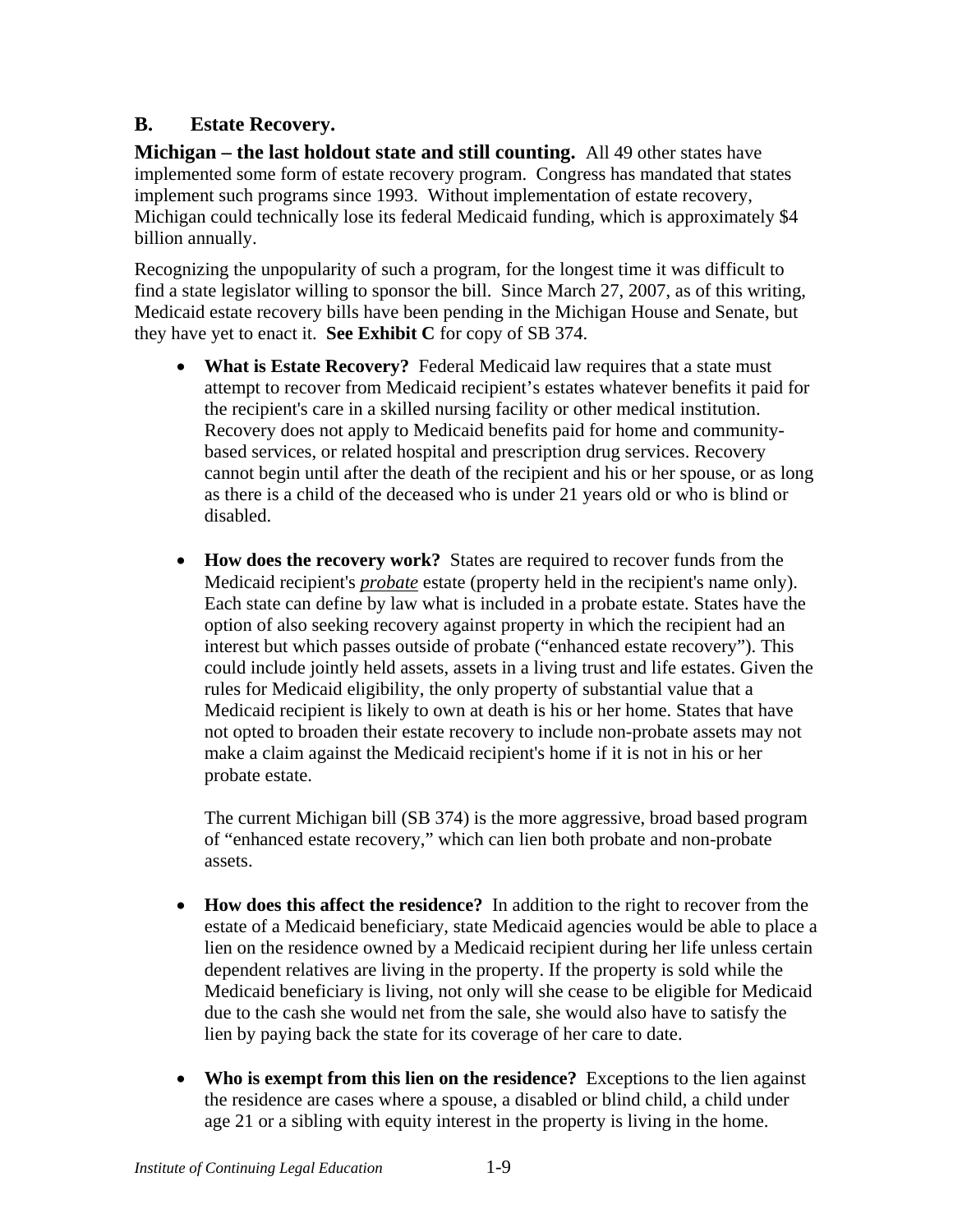Medicaid estate recovery only allows for recovery of the marital home after the death of the at-home spouse.

- **How much will the program save?** The Governor's Fiscal Year 2007-2008 estimates \$10.0 million gross, but only \$4.6 million net yearly savings. This conforms with the national average of net recovery, which is only one tenth of one percent of the Medicaid budget (\$4 million out of \$4 billion costs in Michigan).
- **When will it be enacted? Will it go retroactive?** Of all years in which estate recovery bills have been introduced in Michigan, no bill has gotten this far. If it is enacted, it would likely be done within the next year. Once the program goes into effect, it will probably apply to all current and future recipients of Medicaid, but not past recipients of Medicaid.
- **Is the state considering any alternatives to an estate recovery program?**  The Governor's Task Force has explored an alternative approach that would establish an estate preservation program in lieu of estate recovery. Such a program would establish a fee on each monthly mortgage payment in exchange for a guarantee that if the property owner ever needed Medicaid, the federal government and the state Medicaid program would never take their home. Basically, this would be an inexpensive insurance program, projected however to be more financially successful. No bill to this effect, however, has been introduced.

*Practice tips:* Consider the exceptions to divestment and estate recovery, which overlap:

- Pursue Co-Ownership arrangements with a Caregiver Child either of the parent's home or the child's home when they are able to live together. Divestment rules – even after the DRA – do not penalize the transfer of the home to a child who resides in the home and provides nursing care for a period of **two** years as verified by a physician's letter. The same exception exists under federal estate recovery regulations.
- Transfer the house to a disabled or blind child or in the form of an OBRA'93 Medicaid Payback Trust if the child herself participates in SSI-type Medicaid.
- Transfer the house to an adult child under age 21 or a sibling with an equity interest in the home who has lived in the home for at least one year.

## **C. Single Point of Entry.**

**House Bill 5389, "Single Point of Entry".** Effective January 4, 2007, Governor Granholm signed into law a bill passed unanimously both by the Michigan House and Senate creating "one-stop" shops for families on information and assistance on access to long term care services. It was a key recommendation of the Governor's Long Term Care Task Force. This law requires the Department of Community Health (DCH) to create and monitor local or regional Single Point of Entry (SPE) agencies. Among other duties, the SPE sites must:

• Provide consumers and any others unbiased information promoting consumer choice for all long-term care options(including home care and assisted living).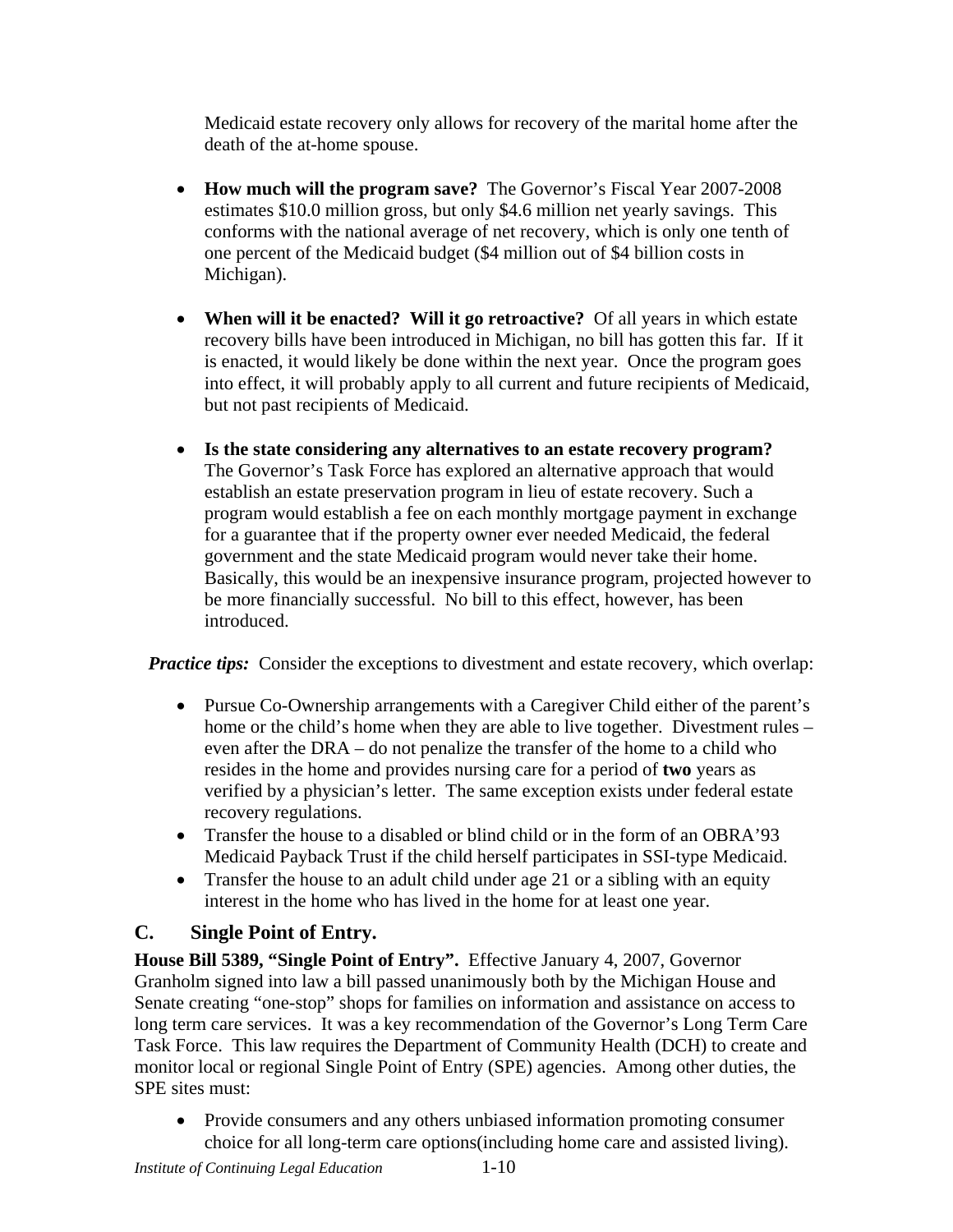- Assess eligibility for all Medicaid long-term care programs using a comprehensive level of care assessment provided by DCH.
- Assist financial determinations of eligibility for publicly-funded long-term care programs (as nursing home Medicaid and Home and Community Based Waiver Services).
- Develop a long-term care support plan under a "person-centered process".
- Authorize access to Medicaid programs for which the consumer was eligible and that were identified in the consumer's long-term care support plan.
- Initiate contacts to hospitals and care providers.
- Authorize access to Medicaid programs.

Last June the governor and DCH announced the selection of four SPE demonstration sites in Michigan. These awards are for a 27-month demonstration period designed to test the value and effectiveness of the single entry point concept. The four demonstration sites include:

- Upper Peninsula \$5.4 million submitted by U.P. Commission for Area Progress
- Detroit \$13.1 million submitted by Detroit Area Agency on the Aging (AAA)
- Southwest Michigan \$7.18 million submitted by Region IV AAA
- Western Michigan \$9.15 million submitted by HHS Health Options and AAA of Western Michigan.

**Legal effect:** This ambitious attempt by the government to link a fragmented system of private consumers and private providers appears very similar to "managed care" for Medicaid for the elderly. A managed care system already exists for mental health and developmental disability Medicaid. In its best sense, it can streamline navigation of multiple care systems. In its worst sense, it bureaucratizes an already fragmented system with agencies jockeying to monopolize funding. In effect, it may actually restrict access to services.

*Practice tips:* Families will still need a private, confidential resource to weigh their options without fear of being categorized and restricted. The complexity of resources, assessments and need is too much for any one governmental agency to handle.

## **D. Expansion of MI Choice.**

**Possible 42% increase in MI Choice Funding.** The Governor's Long Term Care Task Force places this type of home and community-based waiver program as a high priority. As of April 2, 2007, the Michigan House Department of Community Health Subcommittee recommended to add \$42 million to the Fiscal Year 2008 budget. According to the AAA Member News, the amount is \$10 million more than the Governor's budget. It recognized there has not been an increase in funding in five years and now has a waiting list of over 4000 people.

*Advocacy tip:* Encourage efforts to make this program accessible and available as it is generally our client's preference to remain at home when safety and access are not issues.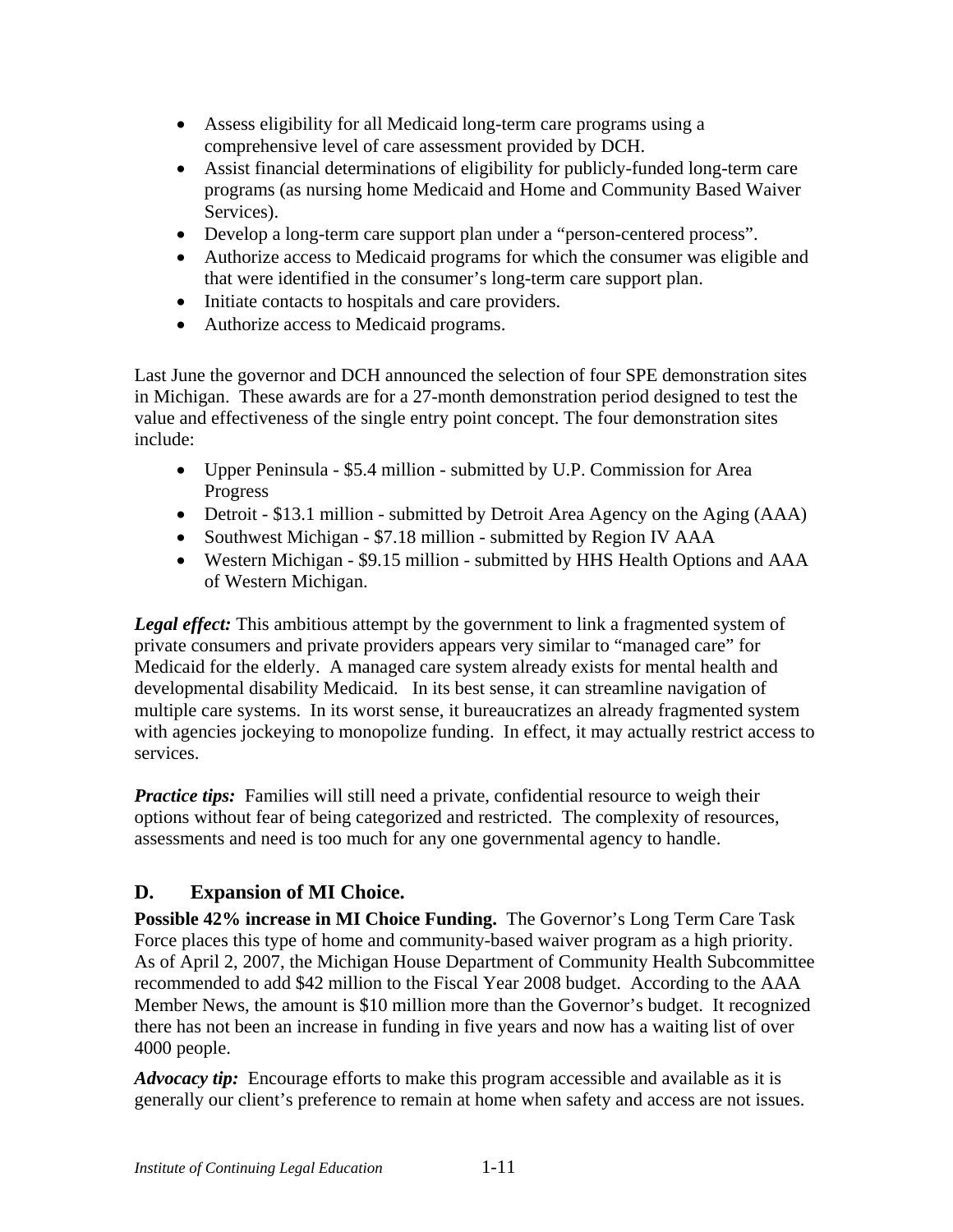## **E. Prescription Drug Coverage: Medicare Part D and Medicaid.**

**Annual open enrollment period relieves frustration with Medicare Part D Plans.** Effective January 1, 2006 Medicare began offering private insurance plans for prescription drug coverage under Medicare Part D. Clients have been frustrated by the lack of flexibility in changing plans, especially if the program does not cover needed drugs.

*Practice tip:* There is an annual opportunity to switch and enroll in plans without penalty called the "annual coordinated election period." This election period begins November 15 and ends December 31 each year. Information is available on the Medicare website, www.Medicare.gov.

**Medicaid now only has limited prescription coverage.** Since January 1, 2006 Medicaid no longer pays for prescription coverage except when Medicare Part D is not available or does not cover the prescription. However, Medicaid excludes coverage of various psychotropic medications such as valium and similar drugs to treat seizures, acute anxiety and muscle spasms.

## **III. Strategic Planning and Legal Tools in light of the Changes**

With the ever-changing laws applying to the costs of long-term care, it is necessary for traditional estate plan attorneys to assist clients on a more *dynamic* level. Here are my recommendations in light of all the difficult challenges our clients face under the changing laws:

## **A. Return to the Fundamentals.**

*Who is it we help?* These law changes are meant to curb financial abuses designed only to preserve inheritances or only to abdicate care and costs to the public. Public critics of elder law and Medicaid would like to minimalize our service to those abuses, which have been prevalent in the Medicaid annuity industry and certain financial seminars.

Rather, our ethics and daily practice require us to clarify the person we serve and to strengthen that person's well-being. "Person-centered planning" – popular for a long time in the special needs community – is now legally recognized as a right of the elderly in their care planning under our "Single Point of Entry" systems.

In particular, the changes impact the following clients as follows.

**1. The Elderly Client.** – The real loser in the process is the single "middle class" elderly client who was not aware of the traps of Medicaid laws. Last minute planning through gifts to healthy children is gone, except for children who assume the difficult task of caregiving. Unless there is a VA benefit, long term care insurance or financial wealth, this client dearly needs our help to access quality care, assess financial need and obtain benefits. This is especially problematic if there has been any asset transfers or the client fears loss of her home. Caregiving arrangements – bridging payments for safe care at home or in assisted living – will become increasingly important for this client.

**2. The Caregiver Spouse –** Spouses continue to have the Community Spousal Resource Allowance which allows the spouse to keep one-half of the countable assets as of the "snapshot date." The snapshot date is the first day of admission of the Medicaid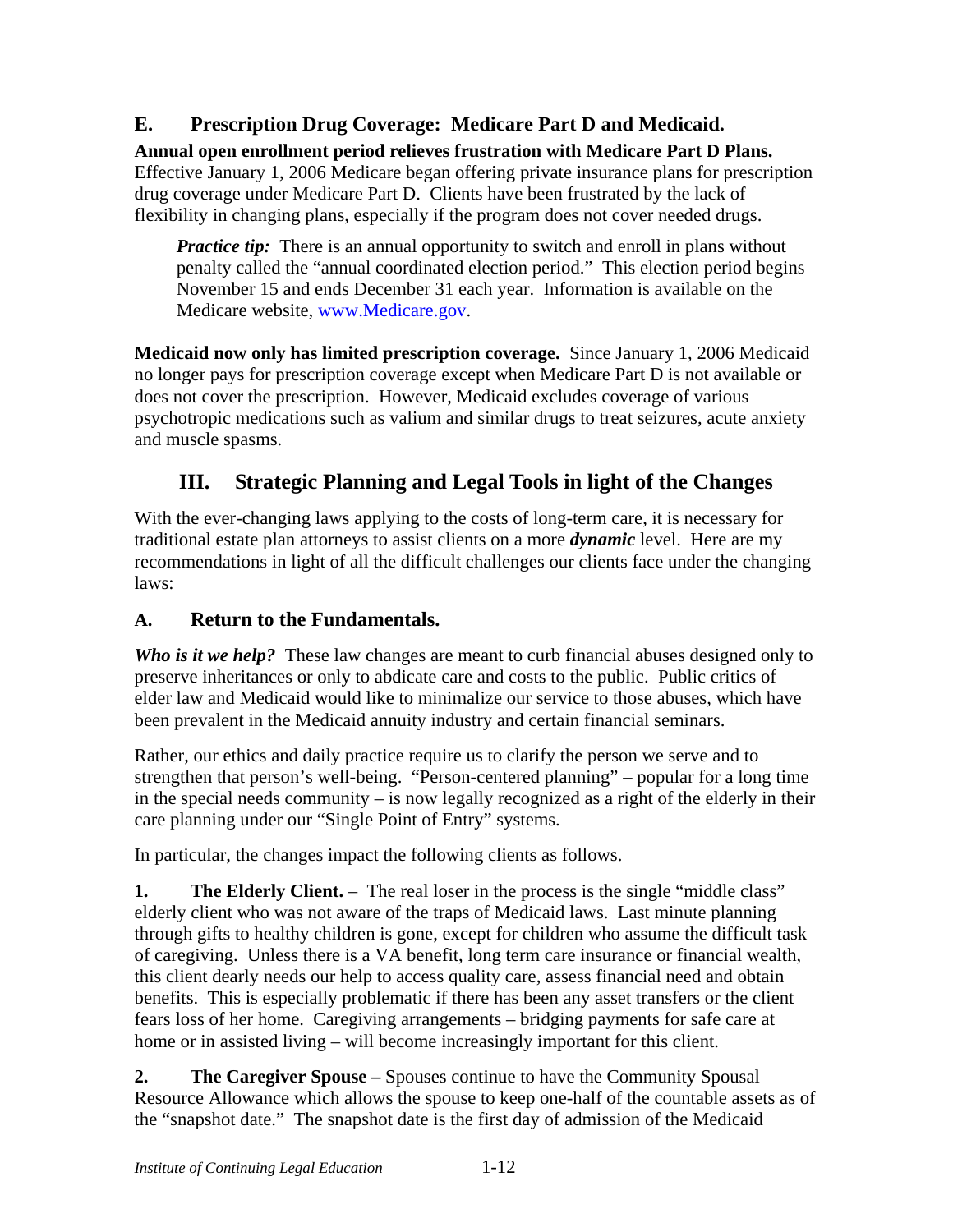applicant spouse to the hospital or nursing home for a continuous period of thirty days. The 2007 minimum allowance is \$20,328; the maximum allowance is \$101,640.

In addition, extra funds still can be sheltered in the home of the community spouse, personal items and even an irrevocable annuity or spousal annuity trust, subject to the limitations described above.

Community spouses also continue to be allowed the Community Spousal Income Allowance. The 2007 minimum income allowance is \$20,328. The maximum amount is \$101,640.

Specialized estate planning is still necessary for the Community Spouse, to whom all countable assets except \$2,000 must be moved within one year of the Medicaid Spouse's eligibility. Care must be taken to ensure the assets do not go straight into the name of the Medicaid Spouse, who most likely is unable to handle those assets. Receipt of such assets will destroy Medicaid eligibility.

Straight disinheritance of the Medicaid Spouse by the Community Spouse's revocable living trust will most likely be contested more often, especially as an estate recovery program is implemented in Michigan. For at least 10 years in other states there have been successful contests by Medicaid in other states of such disinheritance of the Medicaid spouse, even when the Medicaid spouse validly waived his rights to elect against the estate plan.

Testamentary Trusts providing for the Medicaid Spouse, but not destroying eligibility continue to work under the DRA. They will most likely become the more popular mechanism for spousal protection disinheritance– which is basically a special needs trust for the nursing home spouse established through the Community Spouse's Will.

**3. The Child with a Disability.** All planning techniques remain the same. Tremendous flexibility continues to exist to protect assets without divestment penalty and without estate recovery for the benefit of a child with a disability. The reason for such flexibility is simple: preventing the "double jeopardy" situation, which is much more costly to all of society. Handling the house for that child under estate recovery will entail greater scrutiny, as the state will maintain a claim on the house after the child's death.

Federal law under Medicaid and our current state regulations provide no penalty for gifts of assets, including the house, directly to a child with a disability. The disability needs to be verified through a determination by Social Security, or to the extent that does not exist, by Michigan DHS directly.

 The legal dilemma occurs when the child himself cannot have more than \$2,000 in countable resources due to need for SSI-type Medicaid or other means-tested government benefits. In that case, the "Medicaid Payback" special needs trust remains the proven method and answer.

 Plans of care for both the elderly parent and the child with a disability continue to be of paramount importance. The elder law and special needs attorney plays a crucial role in assessing the proper estate and financial planning steps to support that plan of care.

**4. The Caregiver Child –** Special exceptions continue to exist under both the divestment regulations and estate recovery for the child who assumes the caregiver role.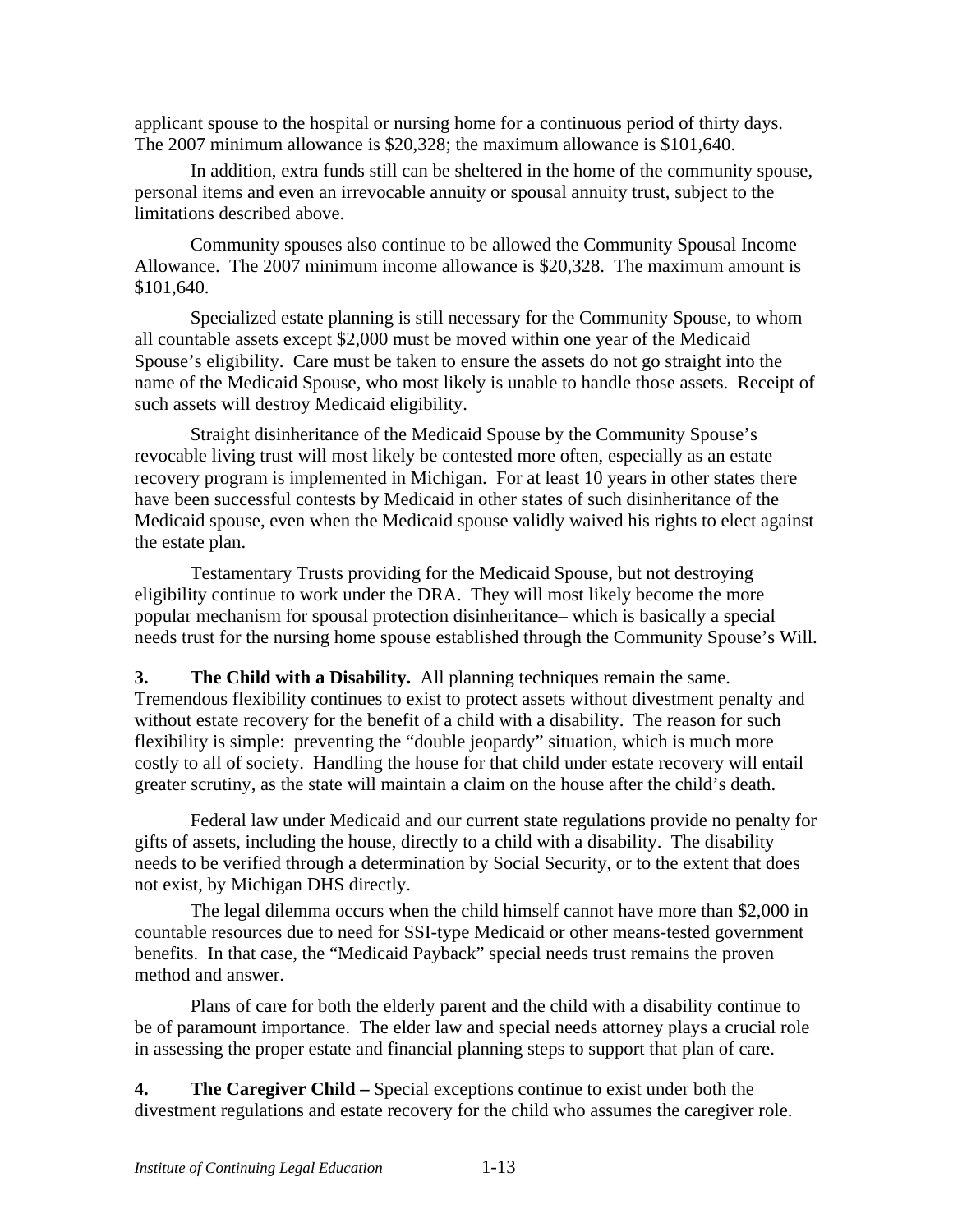Caregiving contracts will continue to provide an exception to divestment providing a written obligation and payment occurs at the time services were rendered.

If a caregiver child lives with the parent in a co-ownership arrangement in either the parent's home or the child's home, the house may be able to be protected from estate recovery. Analysis must be made of the property tax, homestead exemption, capital gains tax and inheritance implications with the client.

**B.** Sharpen the Saw. Remember we serve our clients best in the following roles, which we can always improve and sharpen:

> **1. Strategist and Planner** – Reactionary planning is very limited today. No longer is planning simple to the layman or financial planner – there are too many legal traps for the unwary. Multiple strategies will be needed, using wise financial planning, long term care insurance and other benefits/services such as respite and VA benefits. Creative caregiver arrangements and care plans will continue to be rewarded.

**2. Toolmaker –** Form documents are actually hurtful. Estate planners need to focus more on disability, less on death. Financial durable powers of attorney and trust documents need to have specific authority for caregiving contracts, gifting, retirement plans, annuities and real estate transactions.

**3. Implementer –** We will need to accompany clients more on the administrative details involving the five-year lookback and post-death issues with estate recovery.

**4. Counselor –** Marketing is less important than "being there" and servicing clients well. We will be called upon to provide more answers addressing more anxiety.

**C. Be Prepared for the Need.** Recent studies of the DRA implemented in other states show that elder law practices remain as busy, if not busier than usual. Studies also demonstrate the need for long term care assistance is only increasing.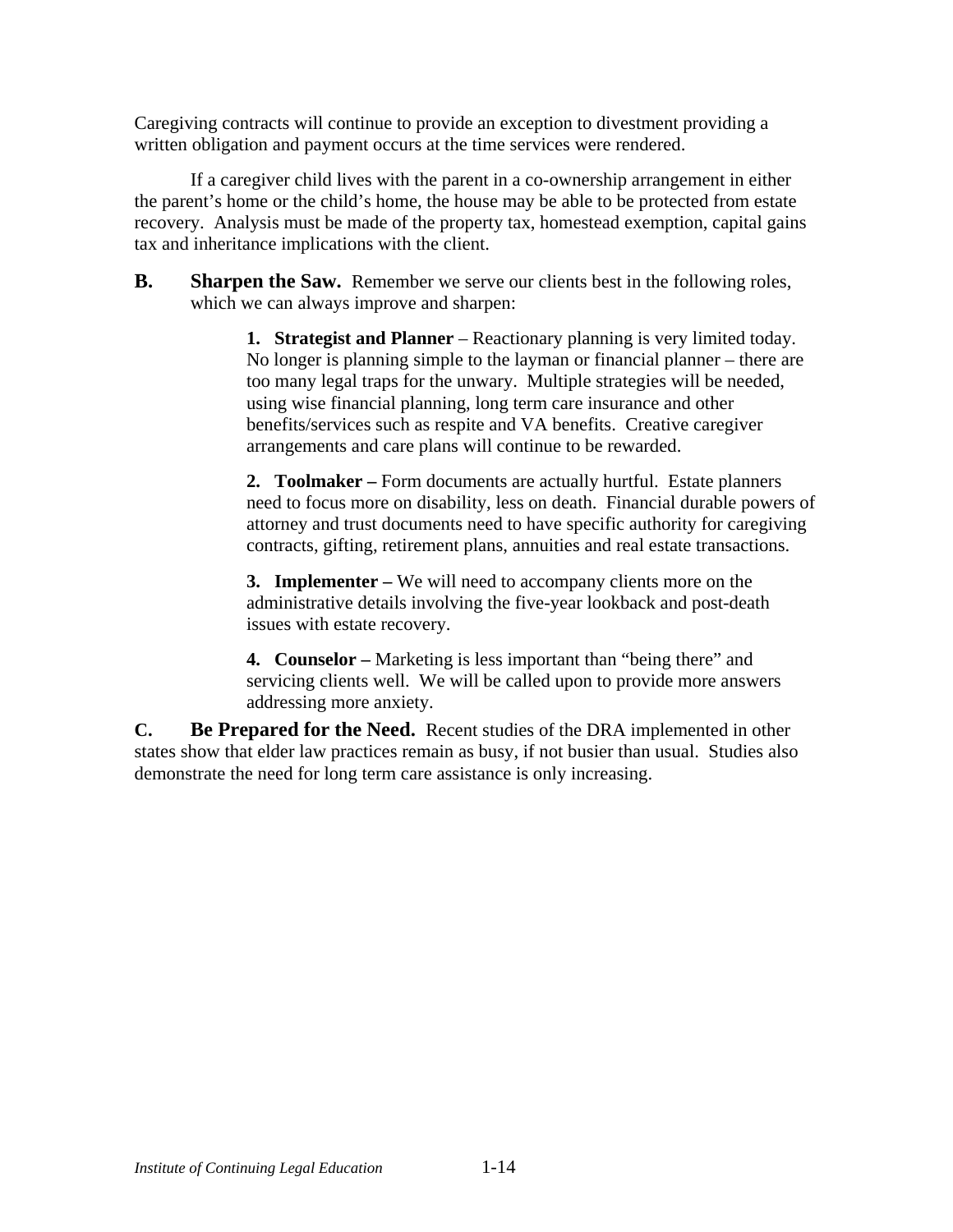#### **Exhibit A**

### *SPECIAL SUPPLEMENT*

## **IV. VA BENEFITS OPEN UP**

**Welcome relief to veterans, spouses and dependents of veterans.** Whereas Medicaid budgets are strained and the program will become more and more difficult to access, Veterans Benefits have become much more accessible. In fact, the VA benefit may be the difference between your client affording to remain at home or to stay at an assisted living facility. Because of strong funding and under-utilization, the eligibility rules are more flexible. They also extend to surviving spouses and qualifying dependents of a veteran.

#### **A. The Varying Levels of the VA Benefits.**

 There are three (3) different levels of benefits which may be available to a veteran, a spouse of a veteran and/or a qualifying dependent of a veteran. Veteran's who have "service connected disabilities" are entitled to other benefits over and above those listed below. The benefits listed below are available to veterans, surviving spouses of veterans or qualifying dependants of veterans who do **not** have service-connected disabilities.

**The Lowest Level.** The lowest level of benefits which are available can be provided to veterans, surviving spouses of veterans or qualifying dependants of veterans who are either over age 65 or under age 65, but permanently and totally disabled according to VA standards. The VA will presume permanent and total disability based on the following:

- Applicant is in a nursing home for long-term care due to disability;
- Applicant is determined as disabled for purposes of disability;
- Applicant is unemployable as a result of disability reasonably certain to continue throughout the veteran's lifetime; or
- Applicant suffering from either a permanent disability which would render it impossible for the average person to follow a substantially gainful occupation, or any disease or disorder that the Secretary determines justifies a finding that the person is permanently and totally disabled.

Once again, if the applicant is over age 65, he/she need not be permanently or totally disabled. If over age 65, the applicant simply must meet the financial and military service requirements to be eligible for the benefit.

*Institute of Continuing Legal Education* 1-15 The VA uses a formula to determine the monthly benefit. The formula is calculated by adding together all sources of monthly income. If a couple is applying for benefits, then the VA will combine their monthly incomes. Once the VA determines the combined monthly income, they will subtract from that number the amount of **out-ofpocket** medical expenses. Medical expenses may include, but are not limited to, medications, caregivers, physicians visits, and living expenses in an assisted living facility or nursing home if it is deemed to be a "medical expense." Once the monthly out-ofpocket medical expenses are determined, the VA will subtract that amount from the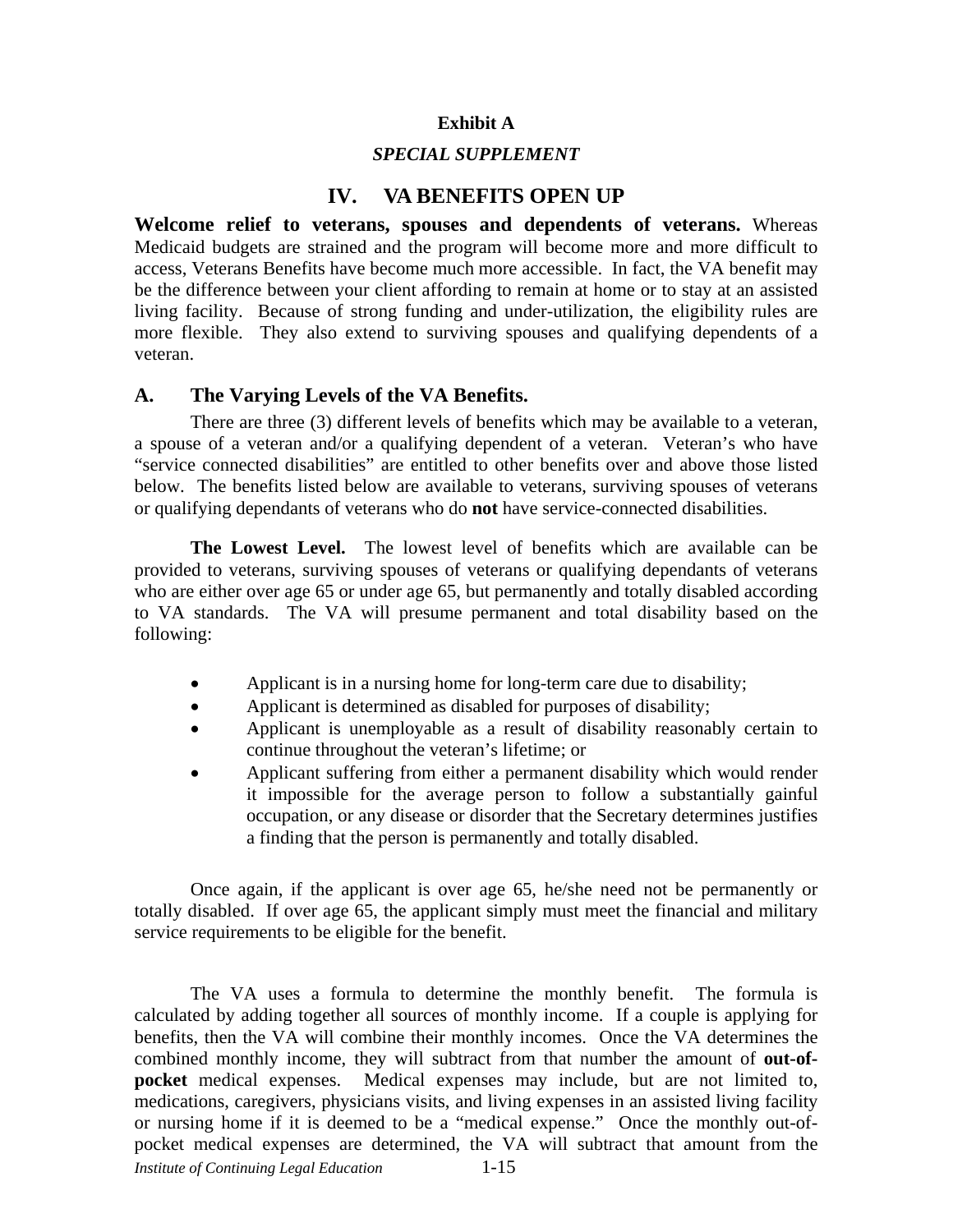applicant's monthly income. Based on the remainder of that amount, the VA will supplement the applicant's monthly income to assist with medical costs.

At this level the applicant's monthly supplement will be determined as follows:

Applicant's Total Monthly Income

- (minus) Applicant's Total Monthly **Out-of- Pocket Medical** Expenses

\_\_\_\_\_\_\_\_\_\_\_\_\_\_\_\_\_\_\_\_\_\_\_\_\_\_\_\_\_\_\_\_\_\_\_\_

- Supplement for single veteran to bring monthly income up to \$900
- Supplement a veteran and spouse to bring monthly income up to \$1192
- Supplement surviving spouse or dependant of veteran to bring monthly income up to \$610

**The Intermediate Level.** The intermediate level of benefits available to a veteran, surviving spouse of a veteran or qualifying dependent of a veteran is often referred to as "housebound status." "Housebound" does not mean the applicant is "bed bound," but rather implies that the applicant is unable to leave their residence without the assistance of another. Housebound may also imply that the applicant uses assistive devices on a regular basis including, but not limited to a wheelchair, walker or cane. The VA defines housebound as "being substantially confined to his or her dwelling and the immediate premises or, if institutionalized, the ward or clinical area, and it is reasonably certain that the disability or disabilities and resultant confinement will continue throughout his or her lifetime."

The VA will use the same formula to determine the monthly benefit for the applicant. At this level, the applicant's monthly supplement will be determined as follows:

Applicant's Total Monthly Income

- (minus) Applicant's Total Monthly **Out-of- Pocket Medical** Expenses

\_\_\_\_\_\_\_\_\_\_\_\_\_\_\_\_\_\_\_\_\_\_\_\_\_\_\_\_\_\_\_\_\_\_\_

- Supplement for single veteran to bring monthly income up to \$1013
- Supplement a veteran and spouse to bring monthly income up to \$1395
- Supplement surviving spouse or dependant of veteran to bring monthly income up to \$746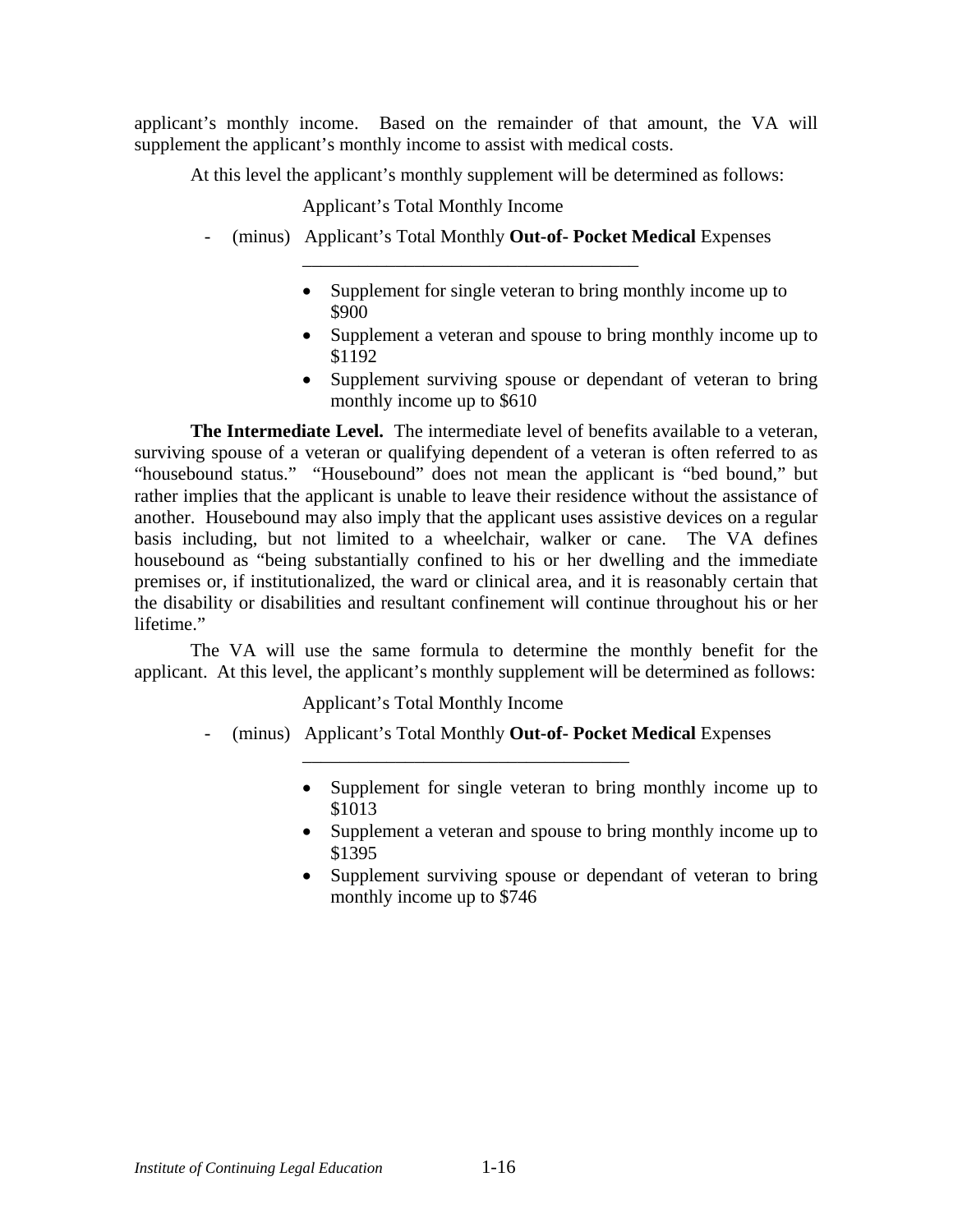**The Highest Level.** The highest level of benefits available to a veteran, surviving spouse of a veteran or qualifying dependent of a veteran is often referred to as "Aid and Attendance." Essentially, an applicant is eligible for this level of benefits when he/she is considered to need the assistance of another on a regular basis to assist with basic care needs. The VA presumes the need for permanent Aid and Attendance based on the following:

- If the applicant is blind or so nearly blind as to have corrected visual acuity of 5/200 or less, in both eyes, or concentric contraction of the visual field to 5 degrees or less; or
- If the applicant is a patient in a nursing home because of mental or physical incapacity; or
- If the applicant is unable to dress or undress him/herself, unable to keep him/herself ordinarily clean and presentable, requires frequent need of adjustment of any special prosthetic or orthopedic appliances which cannot be done without aid, inability of applicant to feed him/herself because of loss of coordination of upper extremities or through extreme weakness, unable to attend to the wants of nature, physical or mental incapacity which requires care or assistance on a regular basis to protect the applicant from hazards or dangers incident to his or her daily environment. It is not necessary that the applicant be unable to perform all of these activities, but rather it must be established that the applicant is so helpless as to need regular aid and attendance of another; or
- If the applicant is "bedridden," meaning the applicant has a condition which actually requires him/her to stay in bed. This does not include voluntary or prescribed "bed rest."

The VA will use the same formula to determine the monthly benefit for the applicant. At this level, the applicant's monthly supplement will be determined as follows:

Applicant's Total Monthly Income

- (minus) Applicant's Total Monthly **Out-of- Pocket Medical** Expenses

\_\_\_\_\_\_\_\_\_\_\_\_\_\_\_\_\_\_\_\_\_\_\_\_\_\_\_\_\_\_\_\_\_\_\_\_

- Supplement for single veteran to bring monthly income up to \$1519
- Supplement a veteran and spouse to bring monthly income up to \$1801
- Supplement surviving spouse or dependant of veteran to bring monthly income up to \$976

### **B. Applicant Qualifications**

1. In order to qualify for benefits from the VA, the applicant must be either a veteran, the surviving spouse of a veteran or a qualifying dependent of a veteran.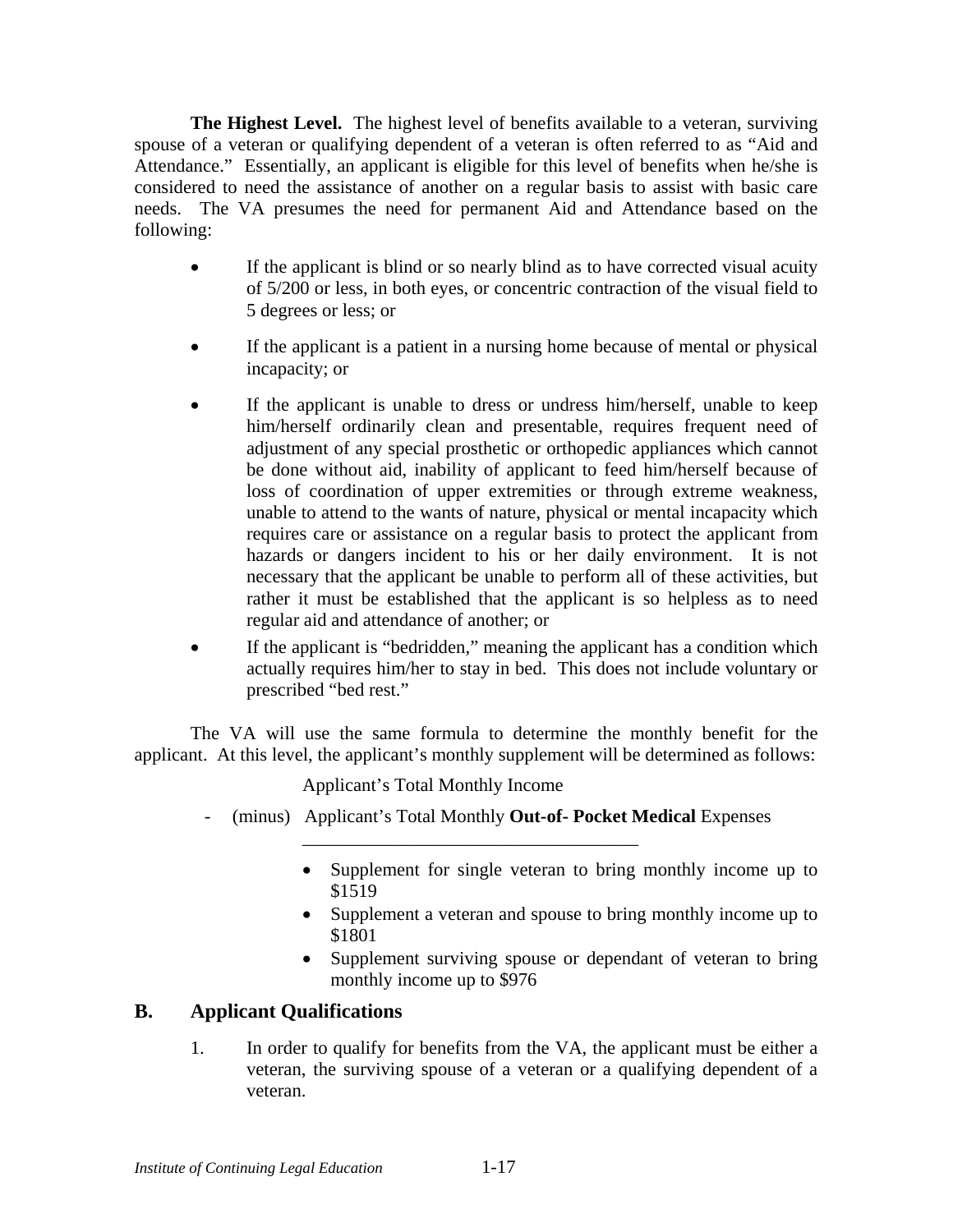- 2. The veteran must have served 90 days in active military duty in either World War I, World War II, Korean Conflict, Vietnam Era or the Gulf War (which continues through present.)
- 3. The veteran must have been honorably discharged from military duty and must have proof of such through presentation of the veteran's DD 214.
- 4. The applicant must meet the asset and income limitations as set out below.

### **C. Asset Qualifications.**

Based upon information we have gathered about this benefit, it appears as though the asset limitation to qualify for this benefit is approximately \$80,000 per household. Certain representatives from the VA will state that if the applicant is over the asset limitation, "further adjustment will need to be made." Instead of applying for the benefit at exactly \$80,000, it would probably be best to apply when the total assets are below the exact asset limitation, at perhaps \$70,000. The applicant's primary residence is not counted as an asset. However, a non-principal residence, such as a vacation home or timeshare, may be counted as an asset.

*Planning tip:* What is so beneficial about the VA benefit, especially in contrast to Medicaid, is that there is no "look-back" penalty for divestment. This means that if the applicant is above the \$80,000 asset limitation, his or her assets may be gifted, spent or divested to anyone without penalty. As long as the current bank statement shows the assets as being below the threshold amount, the VA will not inquire as to how the assets reached that amount. Clients may consider gifting, funding educational plans, securing pre-paid funeral arrangements or entering into an irrevocable trust agreement.

Applying for this benefit, however, must be done with caution. With the changing Medicaid laws requiring a five (5) year look-back provision, spending down to reach the asset limitation to qualify for VA benefits must be done carefully. If there is **any** anticipated need for Medicaid, spend downs and gifting may only be done in accordance with Medicaid divestment guidelines.

### **D. Income Limitations.**

There are yearly income thresholds for these VA benefits. The income limits are adjusted every December. Effective December 1, 2006, the family income limits are as follows:

- **1.** The Lowest Level (over 65 or under 65 but permanently and totally disabled)
	- Single Veteran: **\$10,929**
	- Veteran with dependent (spouse or child): **\$14,313** 
		- Each additional child add \$1,866
	- Surviving Spouse of Veteran: **\$7,329**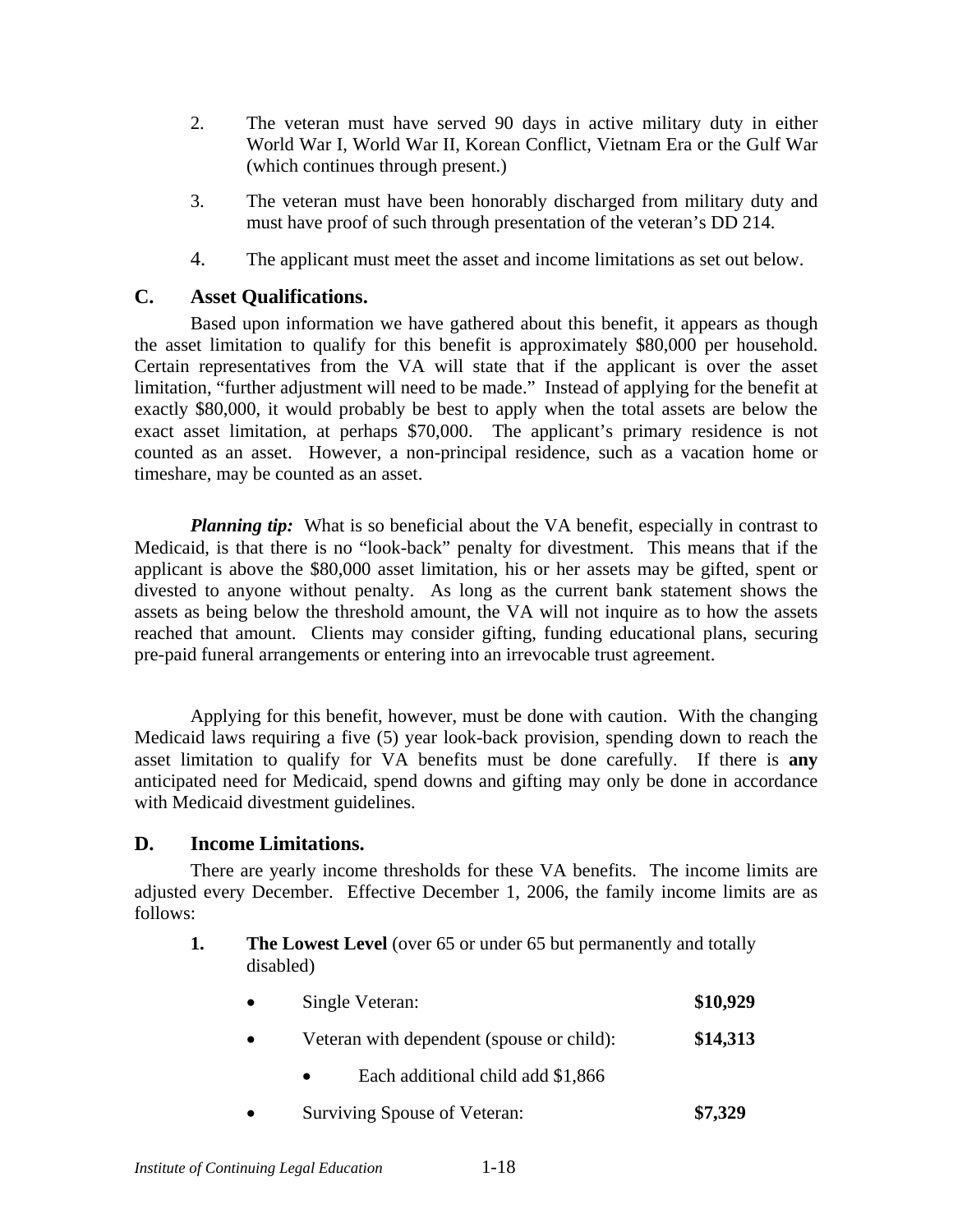|    |    | Surviving Spouse of Veteran with one child: | \$9,594  |
|----|----|---------------------------------------------|----------|
|    |    | Each additional child add \$1,866           |          |
| 2. |    | The Intermediate Level (Housebound)         |          |
|    |    | Single Veteran:                             | \$13,356 |
|    |    | Veteran with dependent (spouse or child):   | \$16,740 |
|    |    | Each additional child add \$1,866           |          |
|    |    | Surviving Spouse of Veteran:                | \$8,957  |
|    |    | Surviving Spouse of Veteran with one child: | \$11,219 |
|    |    | Each additional child add \$1,866           |          |
|    | 3. | The Highest Level (Aid and Attendance)      |          |
|    |    | Single Veteran:                             | \$18,234 |
|    |    | Veteran with dependent (spouse or child):   | \$21,615 |
|    |    | Each additional child add \$1,866           |          |
|    |    | Surviving Spouse of Veteran:                | \$11,715 |
|    |    | Surviving Spouse of Veteran with one child: | \$13,976 |
|    |    |                                             |          |

• Each additional child add \$1,866

Some forms of income are not counted toward the annual limit. This includes, but is not limited to, welfare benefits, some wages earned by dependent children and Supplemental Security Income.

### **E. Applying for the Benefit.**

Certain documentation is necessary to apply for the benefit. While attorneys are prohibited from completing the documentation for clients, attorneys may advise client and offer guidance during the application process. The documents needed to apply for the benefit include the following:

- Original or Certified Copy of the veteran's DD 214 (Honorable Discharge Papers);
- Marriage License (for surviving spouse or dependent child of veteran);
- Birth Certificate/Court Record of Adoption (for dependent child of veteran);
- Certification Letter from physician stating medical needs of applicant;
- Statement from Assisted Living Facility or Nursing Home (if applicant resides in such a setting);
- VA Form 21-526 Veteran's Application for Compensation and/or Pension (for single veteran or veteran with spouse and/or dependents);